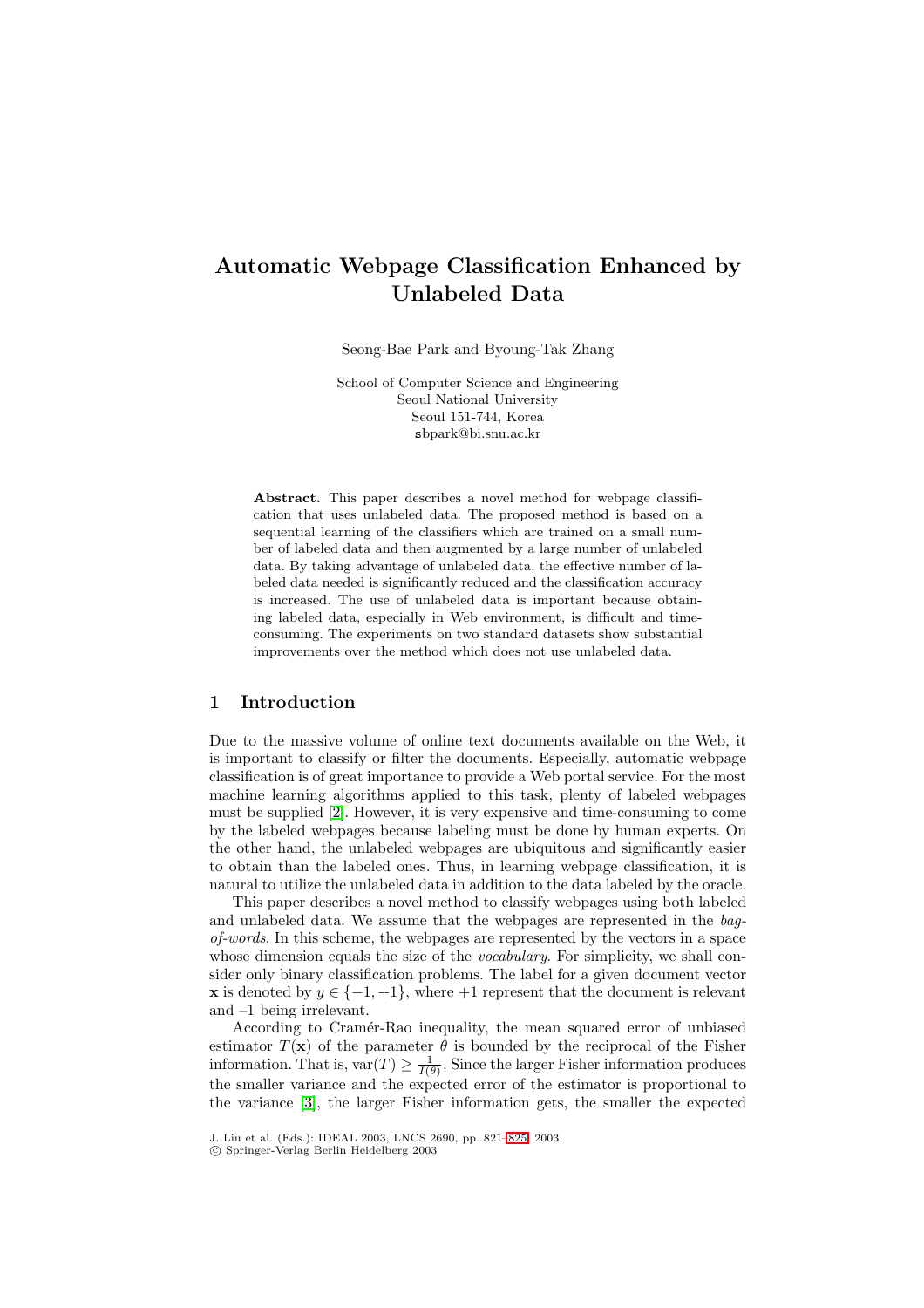<span id="page-1-0"></span>Given unlabeled data set  $U = {\mathbf{x}_1, \dots, \mathbf{x}_u}$ and labeled data set  $L = \{(\mathbf{x}_1, y_1), \ldots, (\mathbf{x}_l, y_l)\},\$ **Train** a classifier  $f_0$  with  $L_0 = L$ . **Set**  $t = 0$  and  $\tau_{-1} = 1$ .<br>**Do** 1. **Calculate**  $\tau_t = \tau_{t-1} \times \tau$ , where  $\tau$  is the probability given to the negative example in  $L_t$  with the highest probability. 2. **Sort** data in  $L_t$  according to  $f_t(\mathbf{x} \in L_t)$ . 3. **Sort** data in  $U_t$  according to  $f_t(\mathbf{x} \in U_t)$ . 4. **Delete** data in  $L_t$  and  $U_t$  such that  $f_t(\mathbf{x}) > \tau_t$ . 5. **Set**  $s = |L_t|$ . 6. **Set**  $U_{add}$  such that  $U_{add} = \{(\mathbf{x}_1, y_1), \ldots, (\mathbf{x}_{l-s}, y_{l-s}) \mid \mathbf{x} \in U_t, y =$  $f_t(\mathbf{x})\}.$ 7. **Set**  $L_{t+1} = L_t + U_{add}$ . 8. **Train**  $f_{t+1}$  with  $L_{t+1}$ . 9. **Set**  $t = t + 1$ . **While** ( $|U_{add}| > 0$  and  $\tau_t > 0.5$ ) **Output** the final classifier:  $f^*(\mathbf{x}) = \left(\prod_{i=1}^{k_{\mathbf{x}}-1} \tau_i\right) f_{k_{\mathbf{x}}}(\mathbf{x}).$ 

**Fig. 1.** The text classification algorithm using unlabeled data.  $k_x$  in the final classifier is an index to the best classifier of **x**.

error of the estimator becomes. Shahshahani and Landgrebe [\[3\]](#page-4-0) showed that the Fisher information using both labeled and unlabeled data,  $I_{labeled+unlabeled}$ , is  $I_{labeled} + I_{unlabeled}$ . Since the Fisher information and variance are reciprocal, using unlabeled data increases the accuracy of the estimator.

However, Zhang and Oles argued that  $I_{unlabeled} = 0$  in the semi-parametric models [\[4\]](#page-4-0). They argued that active learning is helpful to maximize Fisher information of unlabeled data for the semi-parametric models, and proposed two principles to select informative unlabeled data points:

- **–** Choose an unlabeled data of low confidence with the estimated parameter.
- **–** Choose an unlabeled data that shall not be redundant with other choices.

## **2 Labeling Unlabeled Text by Sequential Learning**

In order to measure the confidence of the unlabeled data, we adopt an idea from SEQUEL (SEQUEnce Learner) proposed by Asker and Maclin [\[1\]](#page-4-0). Assume that a classifier  $f_t$  produces a probability estimate. That is,  $f_t(\mathbf{x})$  gives the probability that a document **x** is relevant. And, it has a threshold  $\tau_t$  which is the probability given to the negative example with the highest probability. For a given data, if the output of the classifier is above the threshold, the classifier is considered *competent* to make a prediction. The confidence of a classifier is set by the number of positive examples such that  $\mathbf{x} : f_t(\mathbf{x}) \geq \tau_t$ , divided by the total number of examples above the threshold.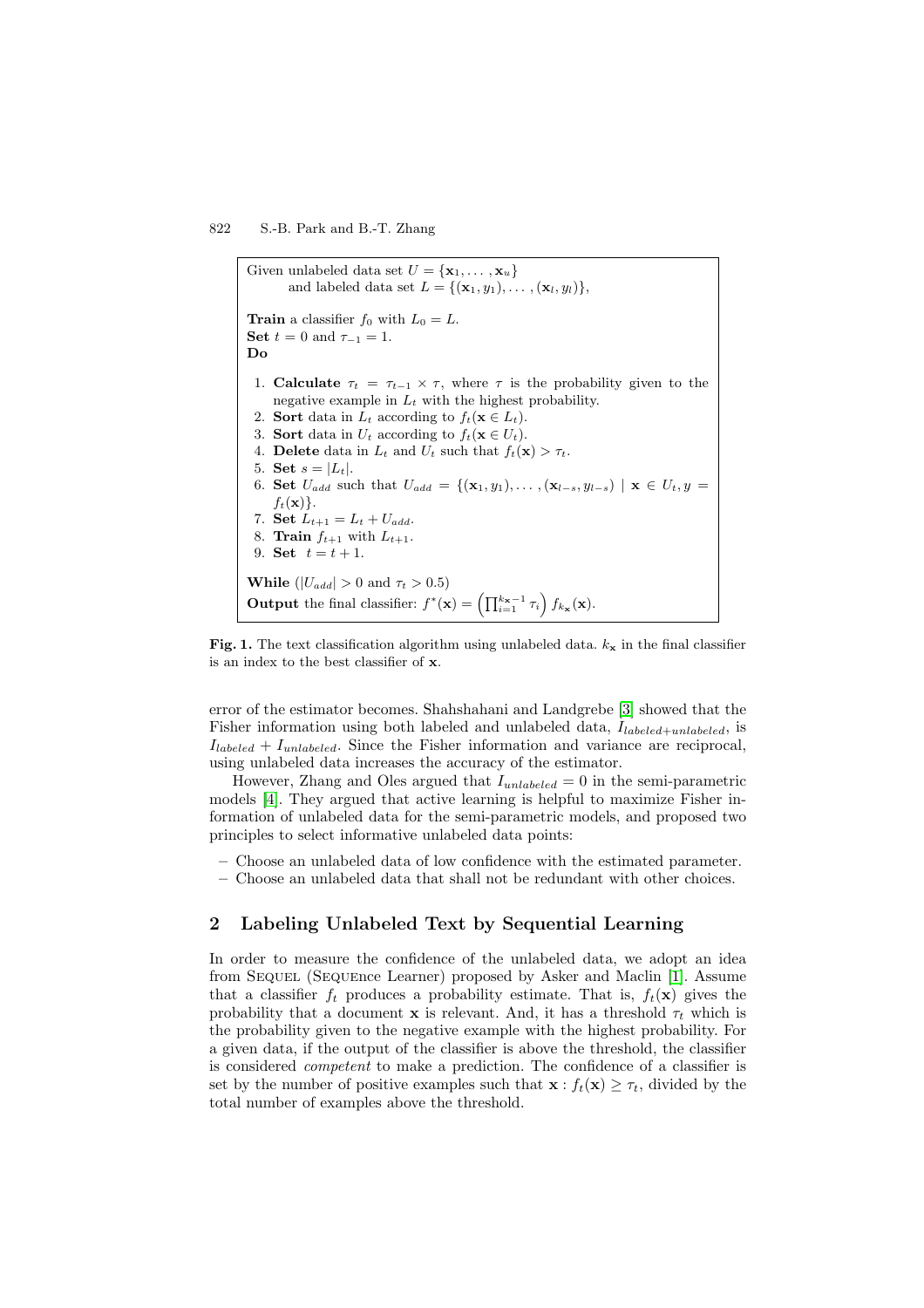In Sequel, a set of classifiers for the ensemble is created by varying the set of features, since it considers only labeled data. In training Sequel, the first classifier labels some part of data as sure data. Such data have been given a probability of at least  $\tau_t$ . To determine the next classifier in the sequence, all of the sure examples labeled by the first classifier are removed and the classifier with the highest confidence score for the remaining examples is chosen as the most confident classifier. This process is repeated until the best classifier's confidence score is less than a predetermined threshold.

Figure [1](#page-1-0) shows a version of SEQUEL modified to utilize the unlabeled data. It takes two sets of examples as input. A set L is the one with labeled data and U is the one with unlabeled data, where **x** is a document and y in L represents the relevancy of **x**. First of all, the first classifier  $f_0$  is trained with L. After a classifier  $f_t$  is trained on labeled data, the threshold  $\tau$  for the labeled data is calculated and the confidence of  $f_t$  is updated by  $\tau_t = \tau_{t-1} \times \tau$ . The data in both  $L_t$  and  $U_t$  are sorted according to their margin. The examples in  $L_t$  and  $U_t$ whose probability is larger than  $\tau_t$  are removed from the sets, since they give no information in guiding the hyperplane. This coincides with the second principle. The remaining labeled data are augmented by some informative unlabeled data with the predicted labels, so that the number of labeled data for  $(t+1)$ th step is maintained to be that for tth step. With this new labeled data, a new classifier  $f_{t+1}$  is trained.

This process is repeated until the unlabeled examples are exhausted or  $\tau_t$  gets lower than 0.5, the predefined threshold. For a given unknown document **x**, the probability of **x** being produced by the best classifier, which is indexed by  $k_x$ , is multiplied by the thresholds of all previous classifiers:  $f^*(\mathbf{x}) = \left(\prod_{i=1}^{k_{\mathbf{x}}-1} \tau_i\right) f_{k_{\mathbf{x}}}(\mathbf{x}).$ 

### **3 Experiments**

#### **3.1 Data Sets**

The first data set is the one used in "Using Unlabeled Data for Supervised Learning" workshop of NIPS 2000. This dataset has two kinds of webpage data for the competition of learning unlabeled data. The first problem (P2) is to distinguish the homepages of "http://www.micro soft.com" and those of "http://www.linux.org", and the second problem  $(P6)$  is to distinguish the homepages of "http://www.mit.edu" from those of "http:// www.uoguelph.ca". Table [1-](#page-3-0)(a) describes the NIPS 2000 workshop data set. Each document in the dataset is represented in  $tf \cdot idf$ .

The second data set for the experiments is a subset of "The 4 Universities Data Set" from "World Wide Knowledge Base Project" of CMU text learning group. It consists of 1,051 webpages collected from computer science departments of four universities: Cornell, University of Washington, University of Wisconsin, and University of Texas. The 1,051 pages are manually classified into *course* or *non-course* category. The categories are shown in Table [1-](#page-3-0)(b) with the number of webpages in each university. The baseline performance shows the accuracy achieved by answering non-course for all examples.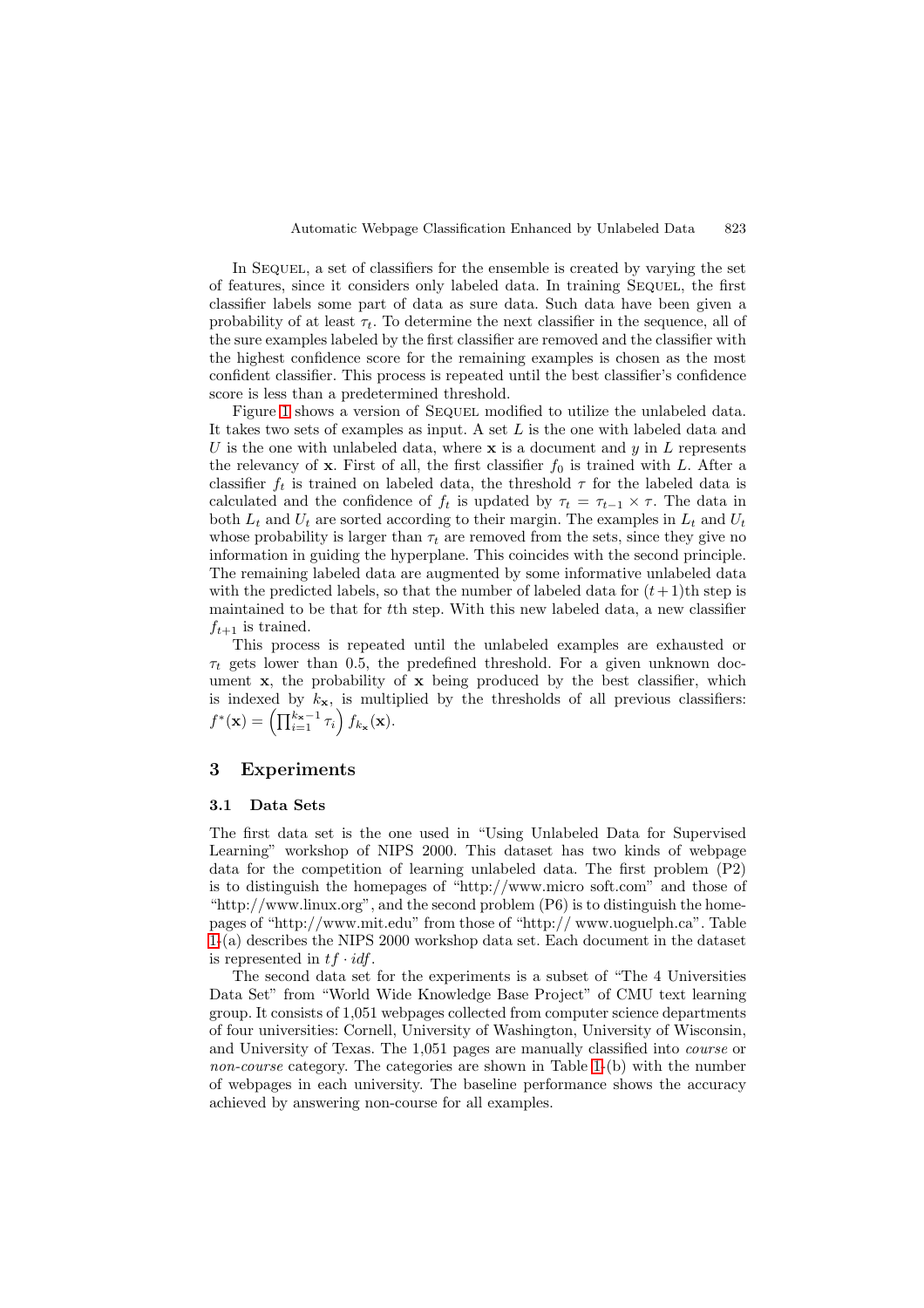<span id="page-3-0"></span>

| Data Set                        | P <sub>2</sub> | P6   |
|---------------------------------|----------------|------|
| $#$ Labeled Data $\parallel$    | 500            | -50  |
| $\#$ Unlabeled Data 5,481 3,952 |                |      |
| $\#$ Test Data                  | $1,000$ 100    |      |
| $#$ Terms                       | 200            | 1000 |

**Table 1.** The statistics for the dataset.

| Data Set   | Course | Non-Course Baseline |       |
|------------|--------|---------------------|-------|
| Cornell    | 40     | 203                 | 83.5% |
| Texas      | 38     | 216                 | 85.0% |
| Washington | 74     | 220                 | 71.1% |
| Wisconsin  | 78     | 220                 | 73.8% |
| Total      | 230    | 821                 | 78.1% |

(a) NIPS 2000 Dataset (b) WebKB Dataset

**Table 2.** The effect of removing the confident examples.

| Elapsed Time<br>Accuracy |                   |
|--------------------------|-------------------|
| $992 \text{ sec}$        |                   |
| 13,337 sec               |                   |
|                          | $99.5\%$<br>99.4% |

#### **3.2 Experimental Results**

We use the multi-layer perceptron (MLP) as a classifier, since it can provide the framework of probabilistic learning model and shows reasonably high accuracy by itself. The proposed method is implemented on a PC with Pentium III 500MHz and 256MB RAM running Linux. Table 2 gives the advantage obtained by removing the confident examples. The accuracy of the final classifier on P2 of NIPS 2000 workshop data set is little changed though the informative examples are removed, whereas the training time is far reduced. In Web environment, since the input dimension is generally very large, it takes long time to train large number of training data. Thus, it is of great importance to reduce number of training data for practical use.

Table [3-](#page-4-0)(a) shows the experimental results on NIPS 2000 workshop data set. The result implies that the proposed method improves the classification accuracy for both problems in NIPS 2000 workshop data set by additionally using unlabeled data. The accuracy increase obtained by using unlabeled data is 0.7% for P2 and 15.0% for P6.

In the experiments on WebKB data set, the proposed method achieves the higher accuracy than using all labeled data, where the accuracy of the proposed method is measured when the accuracy is in its best for various ratios of the number labeled data (Table [3-](#page-4-0)(b)). The accuracy is increased by 0.8% for Cornell data set, 0.6% for Texas, 1.6% for Washington and 2.9% for Wisconsin, which is 1.5% improvement on the average. This also implies the better accuracy of 16.2% than the baseline on the average.

## **4 Conclusions**

In this paper, we presented a novel method for classifying webpages that uses unlabeled data to supplement the limited number of labeled data. The proposed